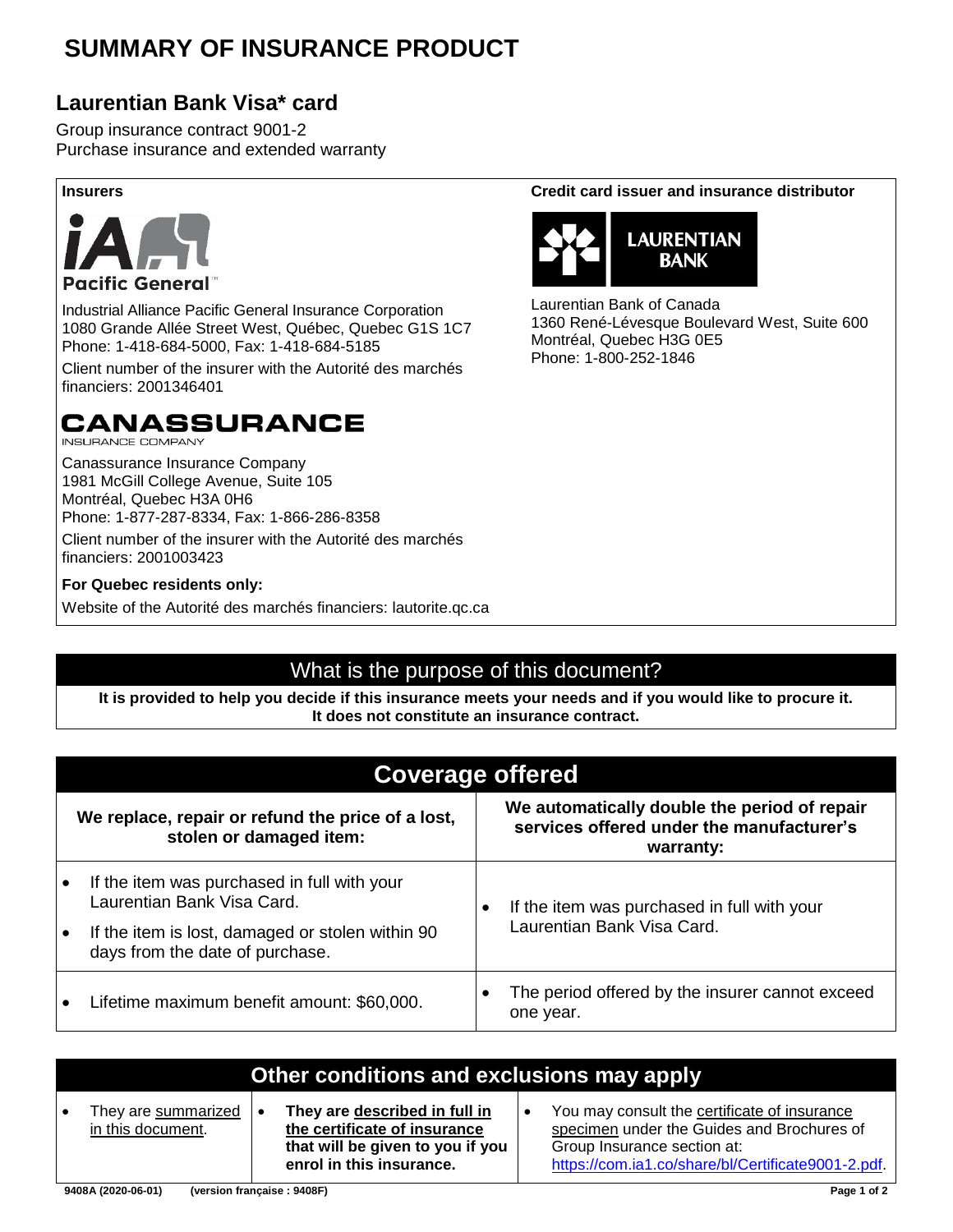|                                   | <b>Summary of the main conditions</b>                                                                              |           |                                                                                              |  |  |  |  |  |
|-----------------------------------|--------------------------------------------------------------------------------------------------------------------|-----------|----------------------------------------------------------------------------------------------|--|--|--|--|--|
| Who is eligible?                  |                                                                                                                    |           | How much does it cost?                                                                       |  |  |  |  |  |
|                                   | You must be a natural person and a Laurentian Bank<br>Visa cardholder.                                             | $\bullet$ | No additional fees will be charged for these benefits.                                       |  |  |  |  |  |
|                                   | You must be a full-time resident of Canada.                                                                        |           |                                                                                              |  |  |  |  |  |
| To submit a claim: 1-877-287-8334 |                                                                                                                    |           | In case of dispute                                                                           |  |  |  |  |  |
|                                   | <b>You</b> must call the insurer and fill the form that will be<br>sent to you within <b>90 days</b> of the event. |           | We are here to help: Do not hesitate to contact us for<br>support.                           |  |  |  |  |  |
| $\bullet$                         | You must provide the insurer with several documents<br>supporting your claim.                                      | $\bullet$ | If your claim is denied, you will have 1 year to contest<br>it in writing.                   |  |  |  |  |  |
| $\bullet$                         | We will reply within 30 business days.                                                                             | $\bullet$ | If you wish to review the complaint policy or file a<br>complaint you may do so by visiting: |  |  |  |  |  |
| If you change your mind           |                                                                                                                    |           | https://ia.ca/corporate/complaint/file-complaint.                                            |  |  |  |  |  |
|                                   | These protections may be canceled at any time by<br>contacting the Laurentian Bank of Canada.                      |           |                                                                                              |  |  |  |  |  |

| What is not covered                                                                                                                                                                                                                                                                                                                                                                                                                                                           |                                                                                                                                                                                                                                                                                                                                                                                                                                                                                                                      |  |  |  |  |  |  |  |
|-------------------------------------------------------------------------------------------------------------------------------------------------------------------------------------------------------------------------------------------------------------------------------------------------------------------------------------------------------------------------------------------------------------------------------------------------------------------------------|----------------------------------------------------------------------------------------------------------------------------------------------------------------------------------------------------------------------------------------------------------------------------------------------------------------------------------------------------------------------------------------------------------------------------------------------------------------------------------------------------------------------|--|--|--|--|--|--|--|
| Purchase Insurance                                                                                                                                                                                                                                                                                                                                                                                                                                                            |                                                                                                                                                                                                                                                                                                                                                                                                                                                                                                                      |  |  |  |  |  |  |  |
| Certain goods<br>Traveller's cheques, cash (paper or coin), notes,<br>tickets, negotiable items or other numismatic goods;<br>Animals or plants;<br>$\bullet$<br>Damage or loss to sports equipment resulting from its<br>$\bullet$<br>use;<br>All motor vehicles and their parts or accessories;<br>$\bullet$<br>Goods purchased by mail order before they were<br>$\bullet$<br>received and accepted by the insured;<br>Loss or theft of jewellery in luggage.<br>$\bullet$ | <b>Certain circumstances</b><br>Normal wear, abusive use or manufacturing defects;<br>Hostilities of any kind, including war and rebellion;<br>$\bullet$<br>Fraud, seizure by the authorities, participation in illegal<br>$\bullet$<br>activities;<br>Floods, earthquakes, contamination by a radioactive<br>$\bullet$<br>substance;<br>Mysterious disappearance;<br>$\bullet$<br>Indirect damage and attorney's fees;<br>Additional value of an item that is part of a set;<br>Items covered by another insurance. |  |  |  |  |  |  |  |
| <b>Extended Warranty Insurance</b>                                                                                                                                                                                                                                                                                                                                                                                                                                            |                                                                                                                                                                                                                                                                                                                                                                                                                                                                                                                      |  |  |  |  |  |  |  |
| <b>Certain goods</b><br>Used items;<br>$\bullet$<br>All motor vehicles and their parts or accessories;<br>$\bullet$<br>Items whose warranty is not valid in Canada.<br>$\bullet$                                                                                                                                                                                                                                                                                              | It also does not cover<br>Bodily injury, material damage or indirect damage;<br>Punitive or exemplary damages;<br>٠<br>Attorney's fees;<br>Items covered under another insurance.                                                                                                                                                                                                                                                                                                                                    |  |  |  |  |  |  |  |

#### **False statement**

• Any false statement or reluctance on your part may result in the cancellation of this insurance or in your claim being denied.

#### **You can't find the answer to your question?**

Customer Service: 1-877-287-8334

\*Trademark of Visa International Service Association and used under licence